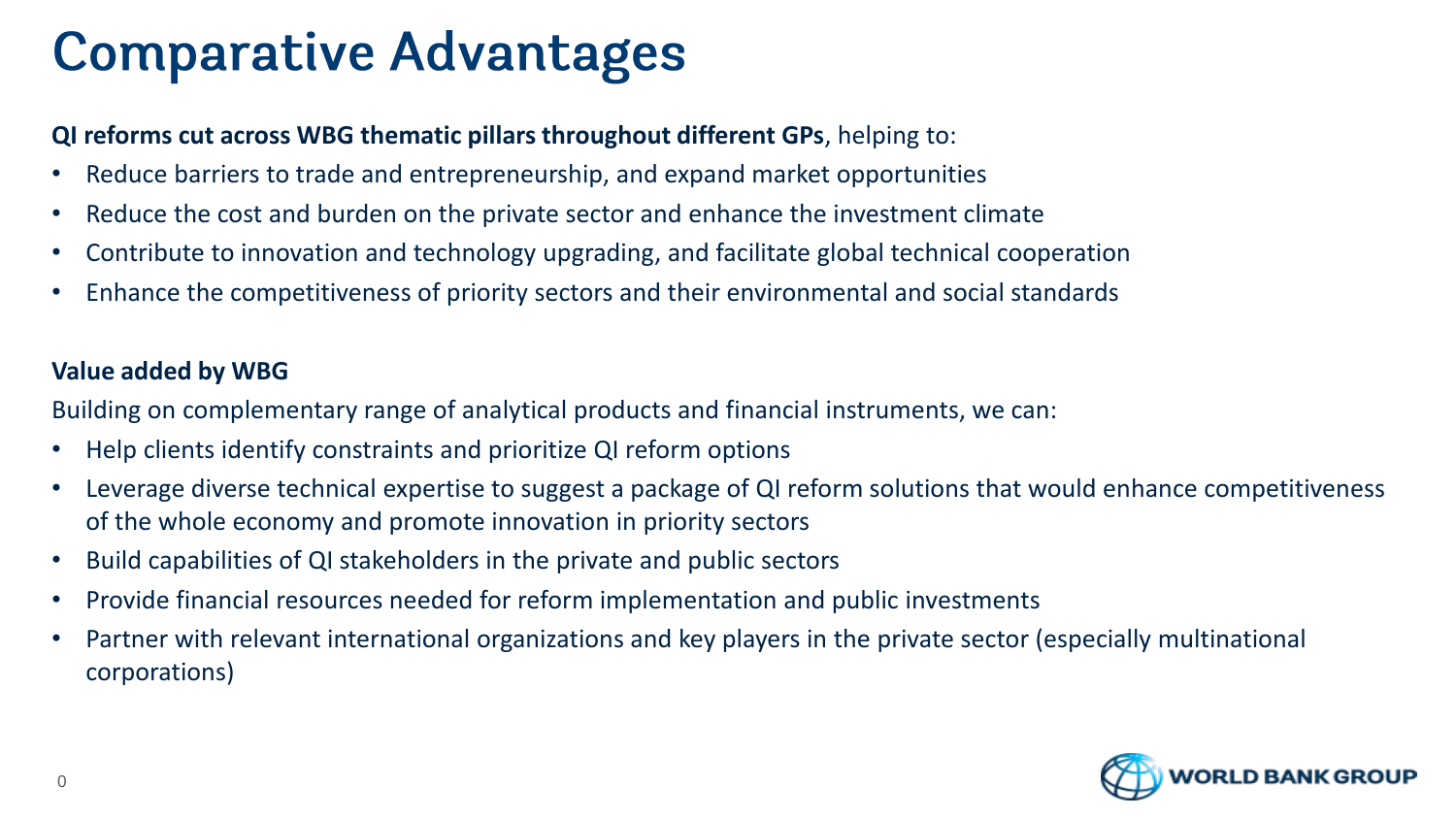### **WBG Approach to QI Reforms**

**Develop** 

**and** 

**Implement**

**Results measurement framework** 

**Key performance indicators** 

**Program design and plan Implementation support** 

**Monitor and Review**



• **Market-Driven Approach**

- **Establishing the process for QI reforms**
- **Transparency**
- **Justify public interventions/funding**
- **Stakeholders Engagement (private sector, development partners, academia)**

**Demand for QI**

**QI Supply Diagnostics**

> **Availability of QI services Institutional and human capacity**

**Priority sector(s)**

**Target market(s)**

**Technical regulations**

**The relevant and necessary QI reforms that serve countries' priorities** 

**Assess Gaps Set Priorities**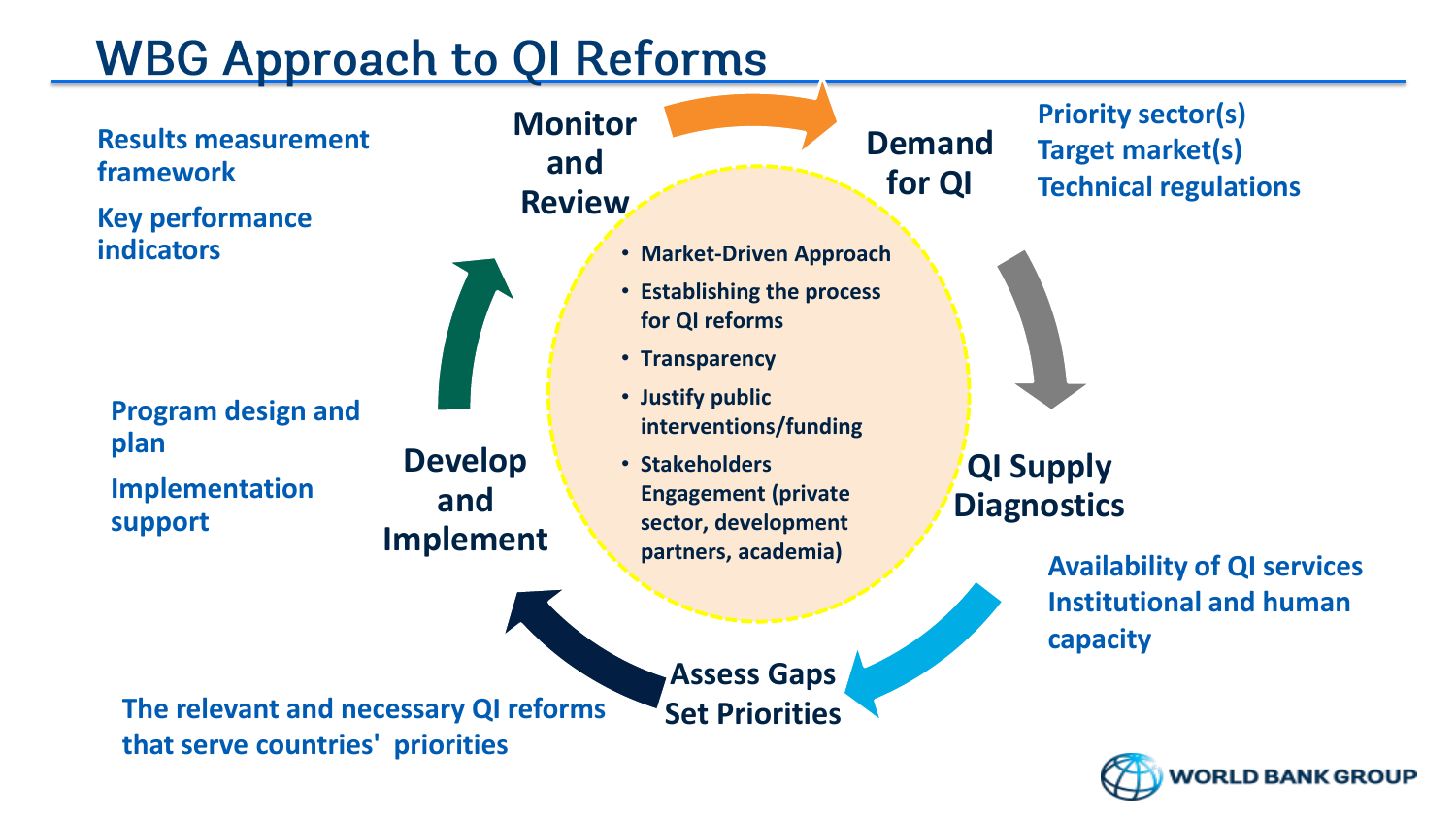# **Quality Infrastructure Solution Package**

| ပိ             | Constraints                                                                                                                                                                                                                                                                                                                      | <b>Work Streams</b>                                                                                                                                                                                                                               | <b>Outcomes</b>                                                                                                                                                                                                                                                                                                                  |
|----------------|----------------------------------------------------------------------------------------------------------------------------------------------------------------------------------------------------------------------------------------------------------------------------------------------------------------------------------|---------------------------------------------------------------------------------------------------------------------------------------------------------------------------------------------------------------------------------------------------|----------------------------------------------------------------------------------------------------------------------------------------------------------------------------------------------------------------------------------------------------------------------------------------------------------------------------------|
| osti<br>Diagno | • Understanding of market demand<br>• Understanding of the extent and competency of<br>existing QI institutions and service providers                                                                                                                                                                                            | 1. Diagnostics/Gap Assessment                                                                                                                                                                                                                     | • Reform priorities identified                                                                                                                                                                                                                                                                                                   |
| Supply-Side    | • Legal, institutional, and regulatory barriers<br>related to over-regulation or low capacity to<br>enforce quality requirements and ensure health,<br>safety, and environment safeguards;<br>Low capabilities to provide quality assurance<br>services;<br>Mismatch between domestic and international<br>quality requirements. | 2. Reforming QI legal and<br>institutional framework<br>3. Developing competent quality<br>assurance service providers<br>(national or regional)<br>4. Streamlining and harmonizing<br>technical regulations and<br>standards with target markets | • Reduced unnecessary burden (e.g.<br>compliance cost);<br>• Improved efficiency of NQI institutions<br>Increased number of accredited quality<br>assurance service providers (e.g. labs);<br>• Reduced/rationalized number of<br>mandatory technical regulations;<br>Reduced consignment rejection rate by<br>recipient country |
| Demand-Side    | • Investment and reputational risks for<br>multinational corporations;<br>• Inability to access and compete at targeted<br>markets (e.g. cost of technology upgrade, testing<br>and certification costs)<br>• Lack of information about the quality<br>requirements, standards, and services                                     | 5. Complying with industry<br>standards through FDI and GVC<br>6. Enabling innovation and a higher<br>quality of domestic products to<br>meet standards, including<br>training and information<br>campaign                                        | Increased export volume;<br>Increased participation in new markets;<br>Increased investment in priority<br>sectors;<br>Enhanced firms' productivity and<br>innovation                                                                                                                                                            |

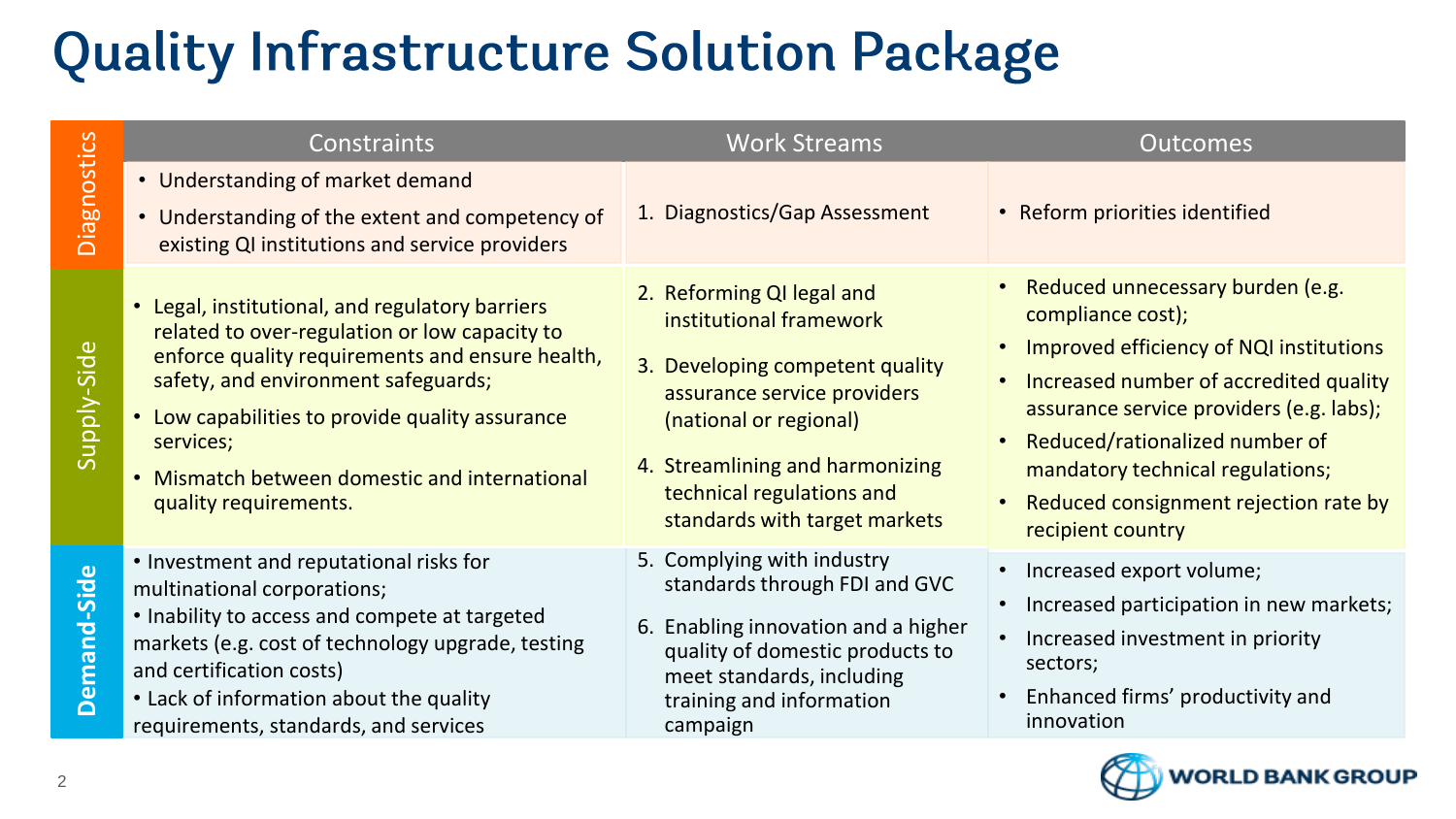# QI Work Streams (1/3)

| <b>Work Stream</b>                                             | <b>Activities</b>                                                                                                                                                                                                              | <b>Example</b>                                                                                                                                                                                                                                                                              |
|----------------------------------------------------------------|--------------------------------------------------------------------------------------------------------------------------------------------------------------------------------------------------------------------------------|---------------------------------------------------------------------------------------------------------------------------------------------------------------------------------------------------------------------------------------------------------------------------------------------|
| Diagnostic                                                     | a) Identify Priority Sectors<br>b) Assess Demand for Quality Assurance<br><b>Services</b><br>c) Assess QI Related Constraints<br>d) Perform QI Gap Analysis                                                                    | Ethiopia:<br>Identified three priority sectors for the<br>export growth, i.e., (i) leather and leather<br>products; (ii) textile and garments; and (iii)<br>agro-processed products, particularly fruits<br>and vegetables.                                                                 |
| <b>Reforming QI</b><br>legal and<br>institutional<br>framework | a) Conduct institutional mapping<br>b) Update regulations<br>c) Streamline the institutional structure<br>d) Build capacity to participate in setting<br>standards<br>e) Support private sector engagement and<br>consultation | Germany*:<br>The accreditation system prior to 2009 was<br>fragmented and costly as it consisted of 20<br>accreditation bodies in both the public and<br>private sectors. The new accreditation<br>organization, DAkkS, was established in<br>2009 to replace all the accreditation bodies. |

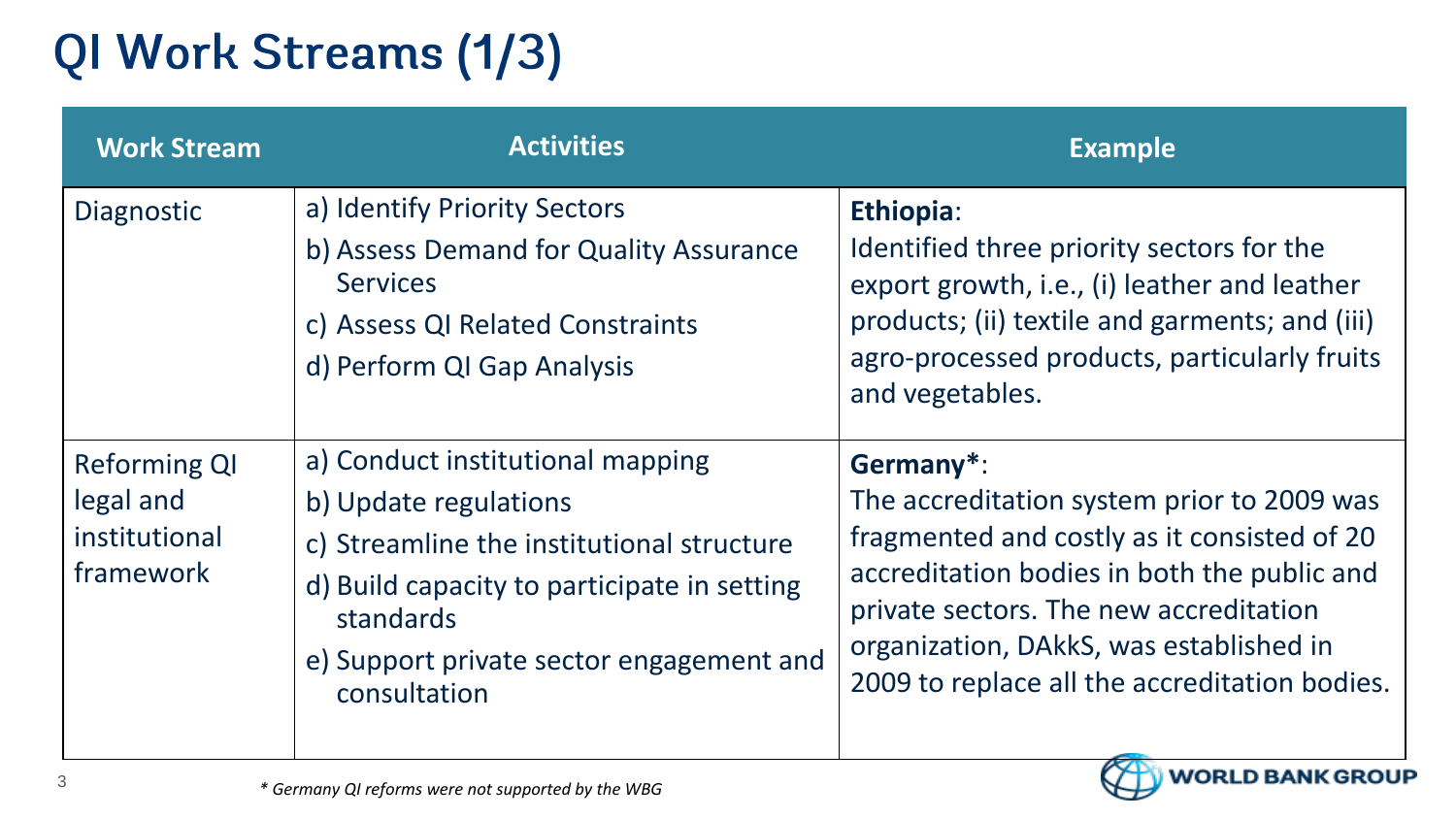# QI Work Streams (2/3)

| <b>Work Stream</b>                                                                                     | <b>Activities</b>                                                                                                                                                                                                                 | <b>Example</b>                                                                                                                                                                                                                               |
|--------------------------------------------------------------------------------------------------------|-----------------------------------------------------------------------------------------------------------------------------------------------------------------------------------------------------------------------------------|----------------------------------------------------------------------------------------------------------------------------------------------------------------------------------------------------------------------------------------------|
| Developing Competent<br><b>Quality Assurance</b><br><b>Service Providers</b><br>(national or regional) | a) Modernize laboratories<br>b) Train technicians<br>c) Streamline internal processes<br>d) Support international recognition                                                                                                     | Jamaica*:<br>Laboratory for mass and volume and<br>Trinidad and Tobago laboratory for<br>temperature work to become<br>internationally recognized and to serve<br>as reference laboratory for 12 standard<br>bodies in the Caribbean region. |
| Streamlining technical<br>regulations and<br>standards and<br>harmonizing with<br>target markets.      | a) Distinguish between technical<br>regulations and standards<br>b) Eliminate excessive technical<br>regulations<br>c) Harmonize with international<br><b>standards</b><br>d) Harmonize technical regulations<br>with key markets | Jordan:<br>Harmonize Jordanian standards and<br>labeling schemes for energy efficiency<br>equipment with EU eco-design standards<br>in order to facilitate trade and improve<br>energy use in the country.                                   |